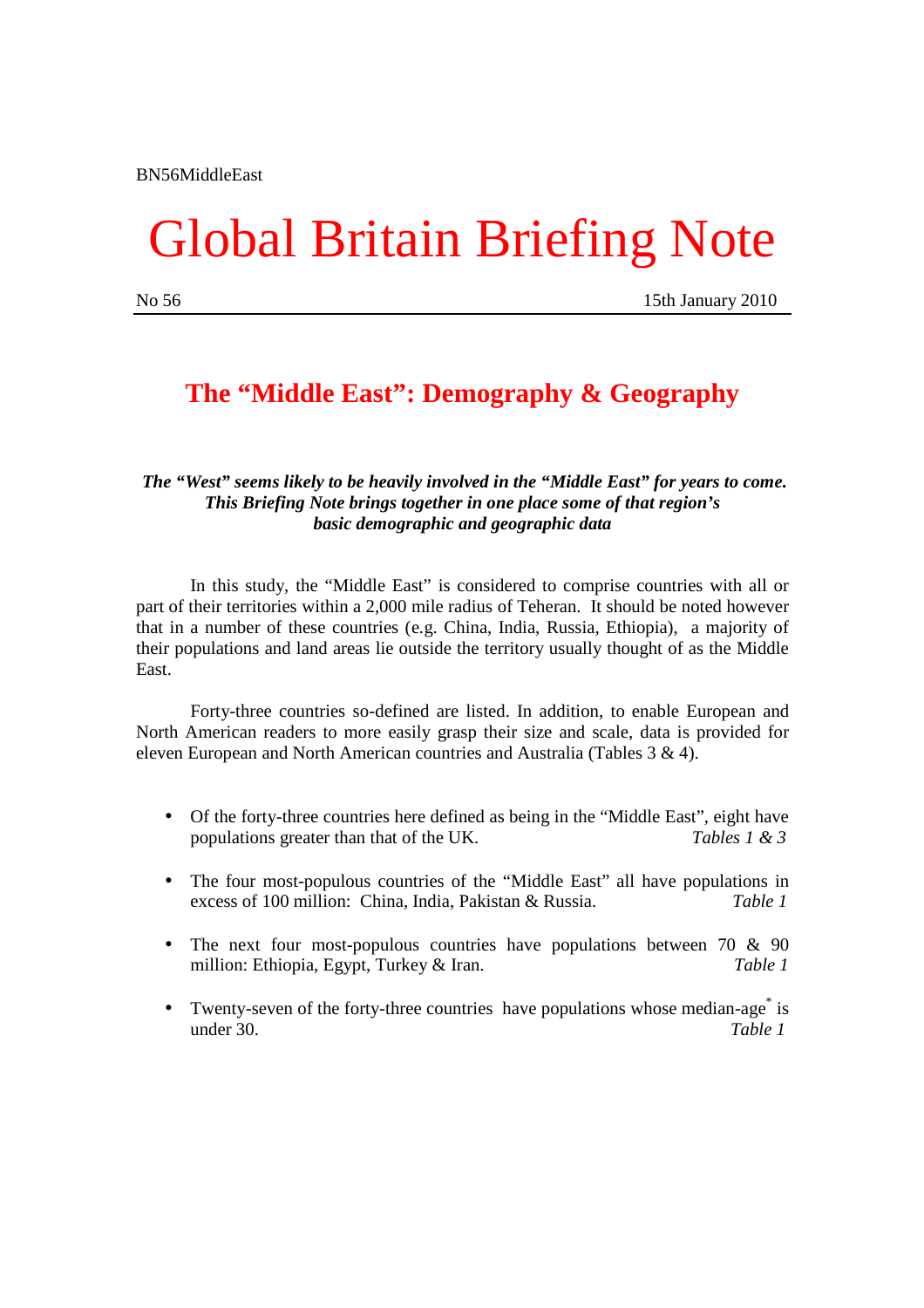| Table 1: The Twenty Most Populous Countries within a 2000 mile radius of Teheran |           |                   |                                  |                       |  |
|----------------------------------------------------------------------------------|-----------|-------------------|----------------------------------|-----------------------|--|
| <b>Country</b>                                                                   | Popul. mn | Area <sup>a</sup> | <b>Pop.</b> Density <sup>b</sup> | <b>Median Age yrs</b> |  |
| China                                                                            | 1354.1    | 9604              | 141                              | 34                    |  |
| India                                                                            | 1214.5    | 3291              | 369                              | 25                    |  |
| Pakistan                                                                         | 184.8     | 797               | 232                              | 21                    |  |
| Russia                                                                           | 140.4     | 17550             | 8                                | 38                    |  |
| Ethiopia                                                                         | 85.0      | 1103              | 77                               | 18                    |  |
| Egypt                                                                            | 84.5      | 1005              | 84                               | 24                    |  |
| Turkey                                                                           | 75.7      | 780               | 97                               | 28                    |  |
| Iran                                                                             | 75.1      | 1632              | 46                               | 27                    |  |
| Ukraine                                                                          | 45.4      | 605               | 75                               | 40                    |  |
| Sudan                                                                            | 43.8      | 2541              | 17                               | 20                    |  |
| Iraq                                                                             | 31.5      | 437               | 72                               | 19                    |  |
| Nepal                                                                            | 29.9      | 147               | 203                              | 22                    |  |
| Afghanistan                                                                      | 29.1      | 647               | 45                               | 17                    |  |
| Uzbekistan                                                                       | 27.8      | 448               | 62                               | 25                    |  |
| SaudiArabia                                                                      | 26.2      | 2183              | 12                               | 25                    |  |
| Yemen                                                                            | 24.3      | 528               | 46                               | 18                    |  |
| Syria                                                                            | 22.5      | 184               | 122                              | 23                    |  |
| Romania                                                                          | 21.2      | 238               | 89                               | 39                    |  |
| Kazakhstan                                                                       | 15.8      | 2633              | 6                                | 29                    |  |
| Greece                                                                           | 11.2      | 132               | 85                               | 42                    |  |
| a: thousand $km^2$                                                               |           |                   |                                  |                       |  |
| b: persons per thousand $km^2$                                                   |           |                   |                                  |                       |  |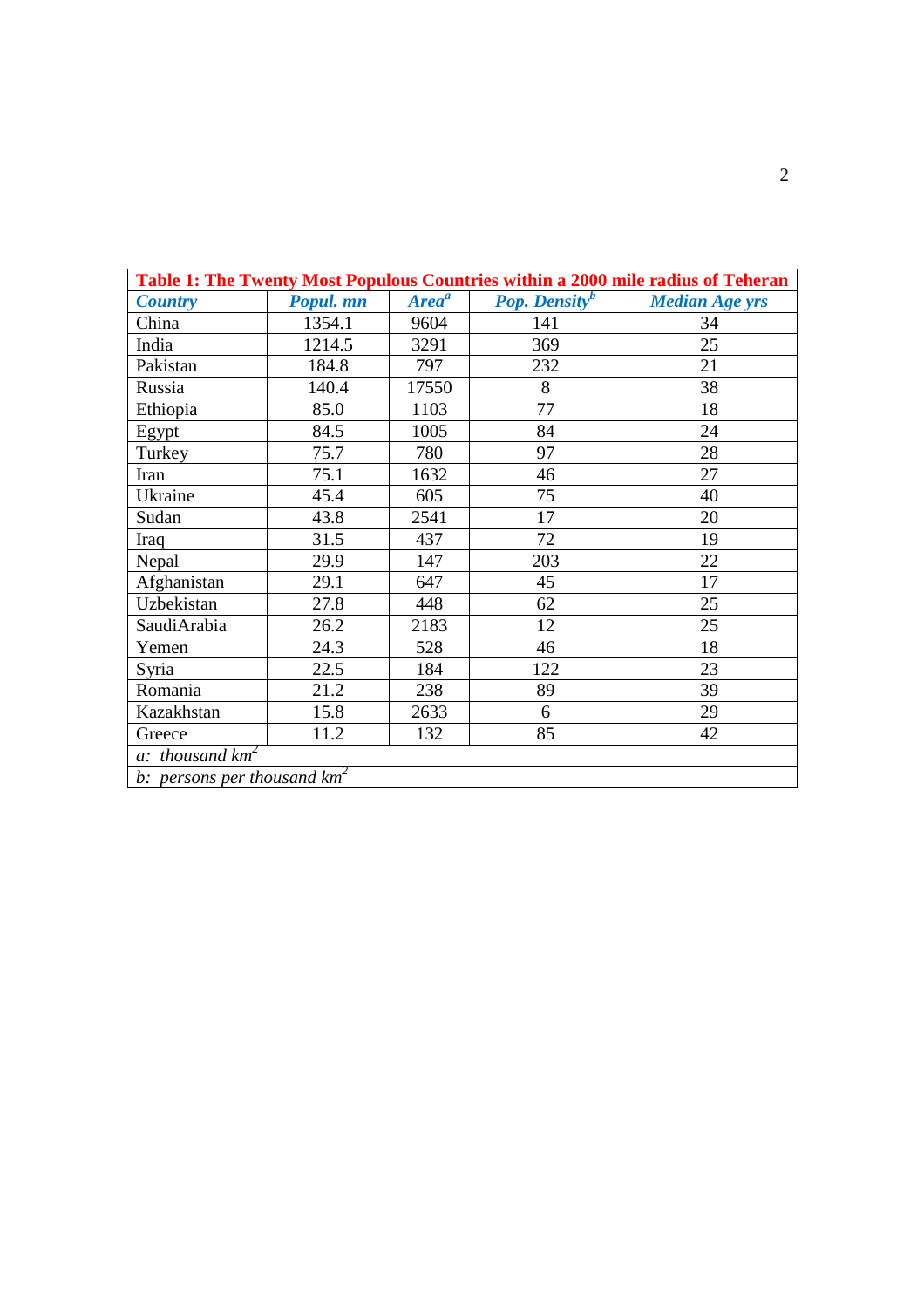| Table 2: The Twenty-Three Least Populous Countries within a 2000 mile radius |           |                   |                                  |                       |  |  |
|------------------------------------------------------------------------------|-----------|-------------------|----------------------------------|-----------------------|--|--|
| of Teheran                                                                   |           |                   |                                  |                       |  |  |
| <b>Country</b>                                                               | Popul. mn | Area <sup>a</sup> | <b>Pop.</b> Density <sup>b</sup> | <b>Median Age yrs</b> |  |  |
| Serbia                                                                       | 9.9       | 88                | 112                              | 38                    |  |  |
| Somalia                                                                      | 9.4       | 627               | 15                               | 18                    |  |  |
| Azerbaijan                                                                   | 8.9       | 86                | 103                              | 28                    |  |  |
| Bulgaria                                                                     | 7.5       | 110               | 68                               | 42                    |  |  |
| Israel                                                                       | 7.3       | 22                | 329                              | 30                    |  |  |
| Tajikistan                                                                   | 7.1       | 145               | 49                               | 21                    |  |  |
| Jordan                                                                       | 6.5       | 90                | 72                               | 23                    |  |  |
| Libya                                                                        | 6.5       | 1625              | $\overline{4}$                   | 26                    |  |  |
| Turkmenistan                                                                 | 5.2       | 473               | 11                               | 25                    |  |  |
| Eritrea                                                                      | 5.2       | 118               | 44                               | 19                    |  |  |
| <b>UAE</b>                                                                   | 4.7       | 84                | 56                               | 32                    |  |  |
| Palestine                                                                    | 4.4       | 6                 | 732                              | 18                    |  |  |
| Lebanon                                                                      | 4.3       | 11                | 409                              | 29                    |  |  |
| Georgia                                                                      | 4.2       | 69                | 61                               | 38                    |  |  |
| Moldova                                                                      | 3.6       | 34                | 106                              | 35                    |  |  |
| Armenia                                                                      | 3.1       | 30                | 104                              | 32                    |  |  |
| Kuwait                                                                       | 3.1       | 18                | 171                              | 31                    |  |  |
| Oman                                                                         | 2.9       | 322               | 9                                | 24                    |  |  |
| Macedonia                                                                    | 2.0       | 25                | 79                               | 36                    |  |  |
| Qatar                                                                        | 1.5       | 11                | 137                              | 30                    |  |  |
| Cyprus                                                                       | 0.9       | 9                 | 95                               | 37                    |  |  |
| Djibouti                                                                     | 0.9       | 24                | 38                               | 22                    |  |  |
| <b>Bahrain</b>                                                               | 0.8       | $\mathbf{1}$      | 1163                             | 28                    |  |  |
| a: thousand $km^2$                                                           |           |                   |                                  |                       |  |  |
| b: persons per thousand $km^2$                                               |           |                   |                                  |                       |  |  |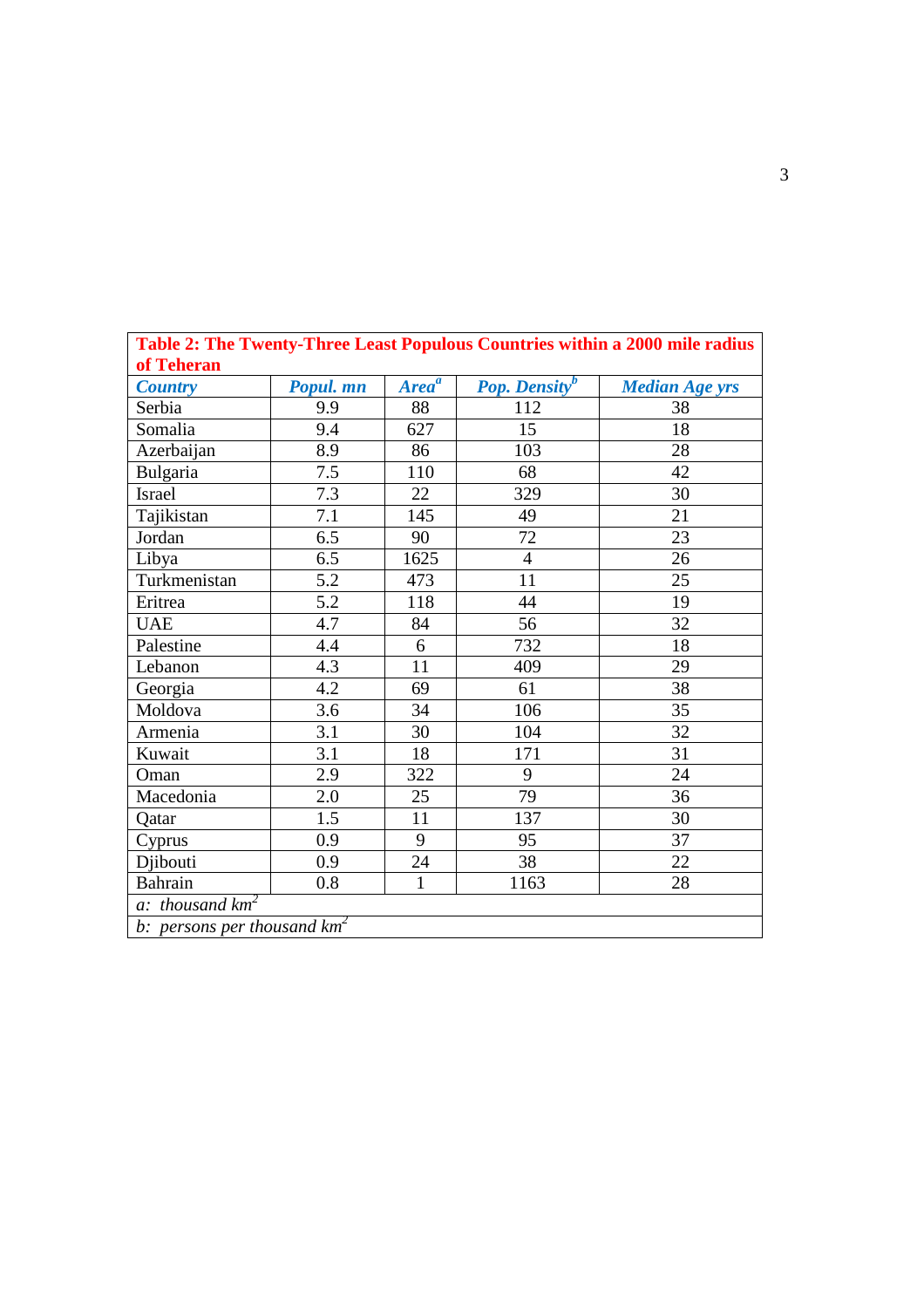| <b>Table 3: Selected European Countries</b>                 |           |                   |                                  |                       |  |
|-------------------------------------------------------------|-----------|-------------------|----------------------------------|-----------------------|--|
| <b>Country</b>                                              | Popul. mn | Area <sup>a</sup> | <b>Pop. Density</b> <sup>b</sup> | <b>Median Age yrs</b> |  |
| Germany                                                     | 82.1      | 357               | 230                              | 44                    |  |
| France                                                      | 62.6      | 549               | 114                              | 40                    |  |
| $UK^*$                                                      | 61.9      | 243               | 255                              | 40                    |  |
| Italy                                                       | 60.1      | 302               | 199                              | 43                    |  |
| Spain                                                       | 45.3      | 503               | 90                               | 40                    |  |
| Poland                                                      | 38.0      | 322               | 118                              | 38                    |  |
| Netherlands                                                 | 16.6      | 41                | 401                              | 41                    |  |
| Belgium                                                     | 10.7      | 31                | 350                              | 41                    |  |
|                                                             |           |                   |                                  |                       |  |
| England, Wales, NI                                          | 56.7      | 164               | 346                              |                       |  |
| Scotland <sup>*</sup>                                       | 5.2       | 79                | 114                              |                       |  |
| <b>Estimated density for South East England</b><br>over 400 |           |                   |                                  |                       |  |
| a: thousand $km^2$                                          |           |                   |                                  |                       |  |
| b: persons per thousand $km^2$                              |           |                   |                                  |                       |  |

| <b>Table 4: Selected English-speaking Countries</b> |           |      |                                   |                       |  |
|-----------------------------------------------------|-----------|------|-----------------------------------|-----------------------|--|
| <b>Country</b>                                      | Popul. mn |      | $Areaa$ Pop. Density <sup>b</sup> | <b>Median Age yrs</b> |  |
| <b>USA</b>                                          | 317.6     | 9826 | 33                                | 37                    |  |
| Canada                                              | 33.9      | 9985 |                                   | 40                    |  |
| Australia                                           | 21.5      | 7741 |                                   | 38                    |  |
| a: thousand $km^2$                                  |           |      |                                   |                       |  |
| b: persons per thousand $km^2$                      |           |      |                                   |                       |  |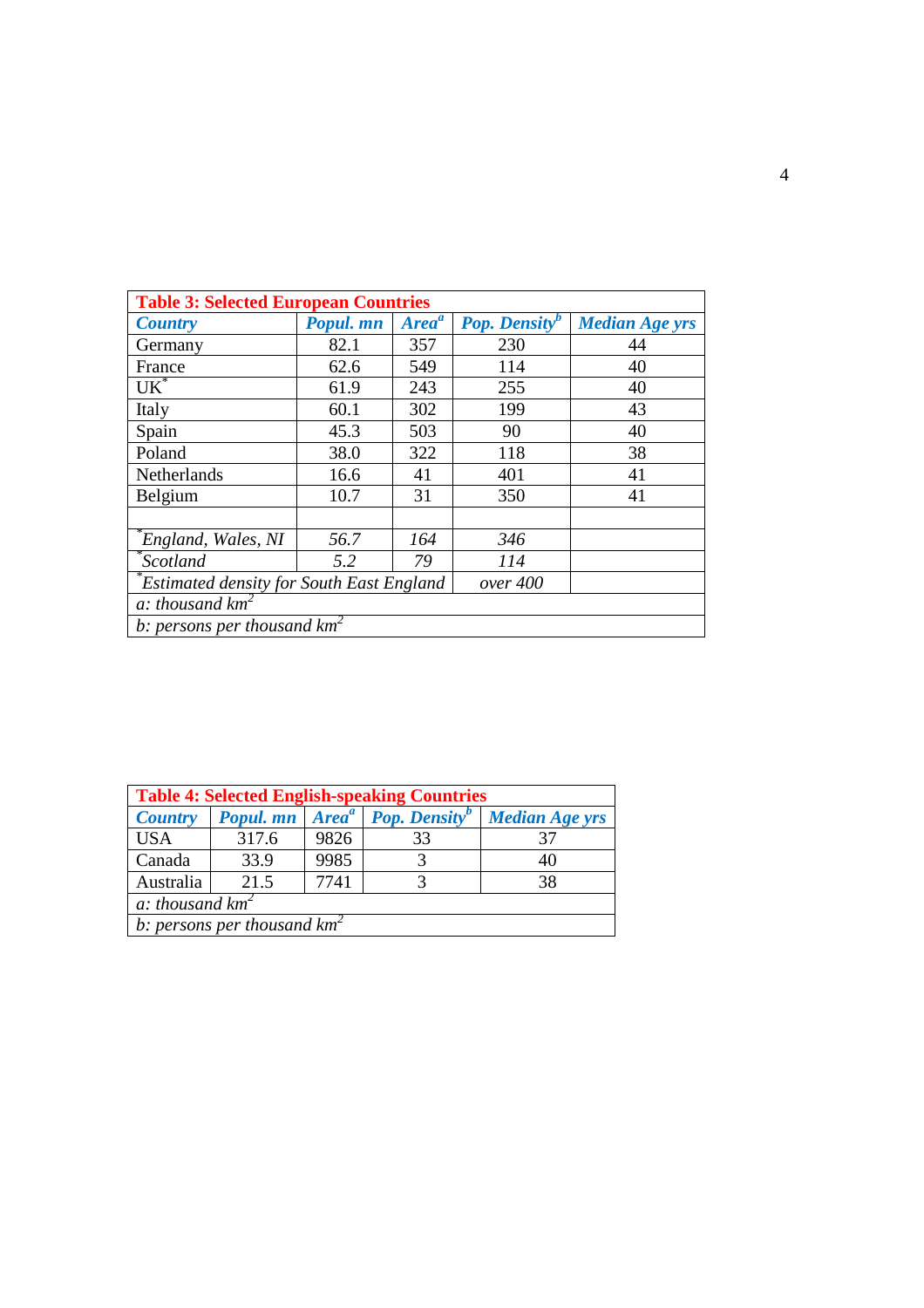**Data source***: United Nations Population Projections: World Population Prospects: The 2008 Revision: Medium Variant: Projected data for 2010. www.esa.un.org/unpp/* 

**\*Definition of "Median Age":** *The age at which, in the country concerned, there are as many people younger than the median age as there are older than the median age. Taking the UK as an example (see Table 3): in 2010 one half of the population is aged under 40; the other half is aged over 40. Taking Afghanistan as an example (see Table 1): one half of its population is aged under 17; the other half is aged over 17.* 

## **Global Britain**

**Lord Stoddart of Swindon Lord Pearson of Rannoch** *(Independent Labour) (United Kingdom Independence Party)* 

> **Lord Willoughby de Broke**  *(United Kingdom Independence Party)*

**Lord Harris of High Cross** *(1924- 2006) (Cross-Bencher)* 

#### **Briefing Note No 56:** *The "Middle East": Demography & Geography*  **15th January 2010**